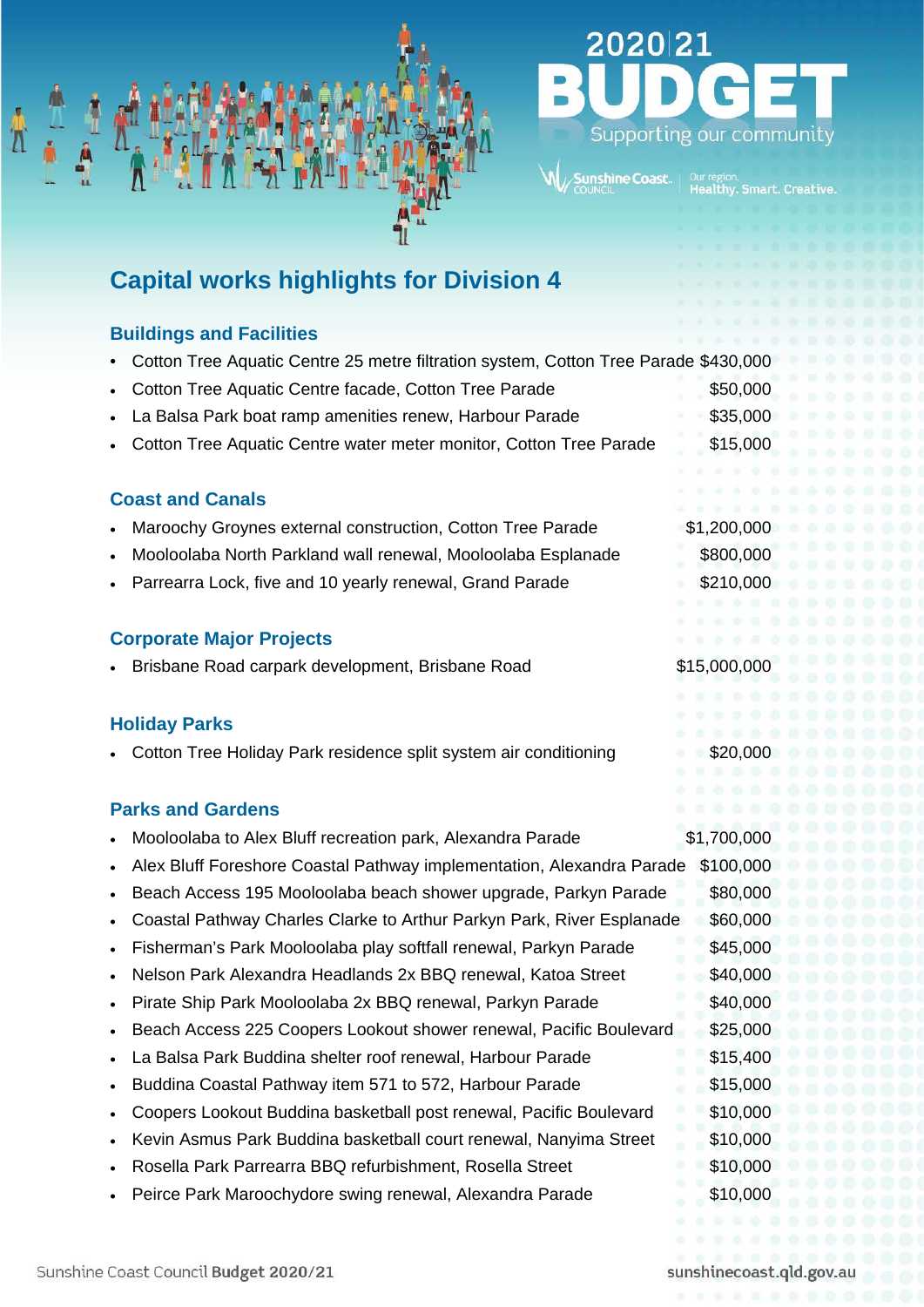#### **Parks and Gardens** cont.

- Seaforth Park pool fountain decommission, Alexandra Parade \$10,000
- Mooloolaba Foreshore Park shade renewal, Mooloolaba Esplanade \$8000
- Jessica Park Minyama table renewal, Minyama \$6500
- Buddina Foreshore Reserve seat renewal, Pacific Boulevard \$6500
- Buddina Coastal Pathway item 573 to 575, Pacific Boulevard \$6000
- Point Cartwright Reserve Buddina 5x seats, Pacific Boulevard \$5000
- Kensington Park Minyama seat renewal, Chelsea Crescent \$5000
- Nicklin Way Dog Park Warana fence and seat renewal, Nicklin Way \$5000
- Wilkes Family Park 2x shelter roof renew, Alexandra Parade \$5000
- Alan Walker Park Buddina shelter BBQ renewal, Pacific Boulevard \$3000
- Alex Bluff Foreshore Park shelter renewal, Alexandra Parade \$3000
- Cotton Tree neighbourhood playground renew, Beach Parade \$3000
- La Balsa Park Buddina Rotary sign, Harbour Parade  $$3000$
- Minyama Coastal Pathway item 569, Jessica Boulevard \$2000
- Kevin Asmus Park playground renewal, Nanyima Street \$2000
- Charles Clark Park Mooloolaba 2x BBQ renewal, River Esplanade \$2000
- **Chelsea Park Minyama 3x seat renewal, Chelsea Crescent \$2000 \$2000**
- Mooloolaba Spit fish table renewal, Parkyn Parade \$2000
- Pierce Park Buddina playground renewal, Oomoo Street \$2000
- Parkyn Parade Mooloolaba fitness equipment, Parkyn Parade \$2000
- **Coopers Lookout Buddina BBQ renewal, Buddina \$2000 \$2000 \$2000**
- Melody Court Park Warana 2x seat renew, Melody Court \$1000
- Pike Park Warana carousel renewal, Oceanic Drive **\$1000** \$1000
- Saleng Park Warana 2x seat renewal, Saleng Crescent \$1000

#### **Stormwater**

- Sugar Road Overland Flow Rectification, Maroochydore \$100,000
- SWC16-020 LGIP MDS Maroochydore 4, various locations \$40,000
- SWQ16-002 Alexandra Headland LGIP GPT, Alexandra Parade \$31,429
- SWQ16-003 Alexandra Headland LGIP GPT, Alexandra Parade \$31,429
- SWC16-023 LGIP MDS Kawana North, Marjorie Street \$10,000

#### **Transportation**

- Mooloolaba Transport Corridor D and C, Brisbane Road \$14,000,000
- Place Making Mooloolaba Master Plan, Mooloolaba Esplanade \$2,650,000
- Maroochy Boulevard intersection upgrade, Maroochy Boulevard \$1,000,000
- **Maroochydore PDA multi deck carpark, Golf Street \$680,000 \$680,000**
- Tuckers Creek bridge repair, Brisbane Road \$505,000
- **First Avenue streetscape, First Avenue**  $\frac{1}{2}$  **\$450,000**